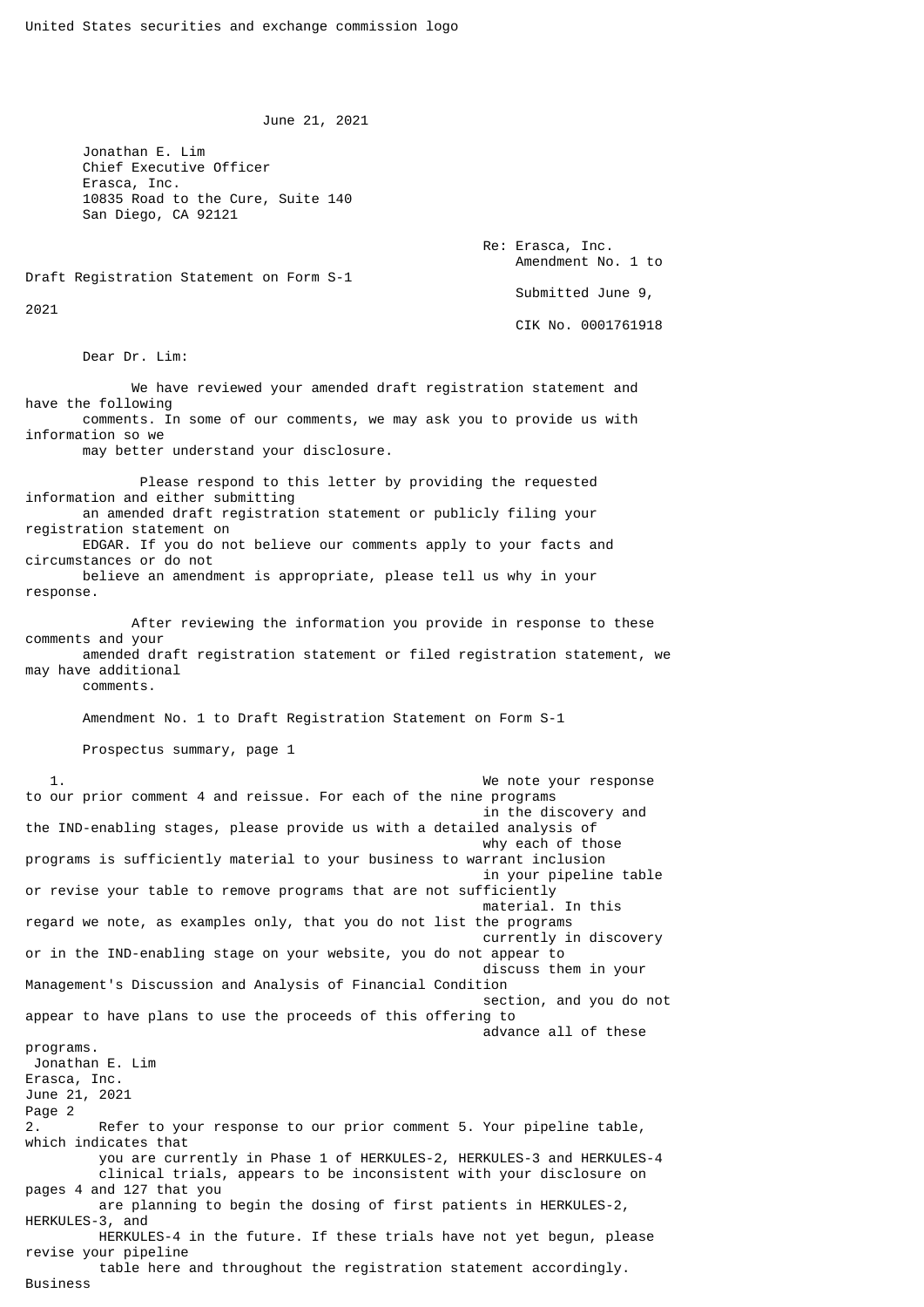Patient lives at stake annually with RAS/MAPK pathway alterations, page 120 3. Please provide support for your statement here as it relates to your belief that "[y]our deep and focused pipeline has the potential to target 100% of CRC, ~90% of pancreatic cancer, ~70% of head and neck squamous cell carcinoma (HNSCC), ~65% of melanoma, ~55% of GBM, ~40% of NSCLC, and ~40% of AML, and also the potential to provide targeted therapy options for many patients with RAS/MAPK pathway-driven tumors in a wide range of less common histologies." In this regard, we note that you appear to have only one product candidate in Phase 1 and one product candidate in Phase 2 of clinical trials and that all remaining product candidates are still either in discovery or pre-clinical trials. In addition, none of the types of cancers you reference in this statement appear to be included as specific indications in your pipeline table. ERAS-601: our SHP2 inhibitor, page 147 4. We note your response to our prior comment 11 and reissue in part. Please identify the four serious adverse events (SAEs) observed in the clinical trial referenced on pages 152 and 153. Our acquisition and license agreements University of California, San Francisco, page 176 5. We note your response to our prior comment 13 and reissue in part. On page 177, you state that you are obligated to pay tiered sublicensing fees ranging from "low double digit percentages to up to 30%." Please revise to clarify what you mean by low double digit percentages so that investors understand the potential range of royalty payments in a range not to exceed ten percent. If the range is more than ten percent, please provide a range within ten percent for each tier or disclose the number of tiers. Government Regulation Foreign FirstNameRegulation, page 191 E. Lim LastNameJonathan Comapany 6. NameErasca, We note **Inc.** to our prior comment 12 and reissue. Please revise this section to your response describe<br>June 21, the approval 2021 Page 2 process in China and Japan. FirstName LastName Jonathan E. Lim FirstName Erasca, Inc.LastNameJonathan E. Lim Comapany NameErasca, Inc. 21, 2021 June 21, Page 3 2021 Page 3 FirstName LastName You may contact Julie Sherman at 202-551-3640 or Angela Connell at 202-551-3426 if you have questions regarding comments on the financial statements and related matters. Please contact Tonya Aldave at 202-551-3601 or Sonia Bednarowski at 202-551-3666 with any other questions.

> Sincerely, Division of Office of Life